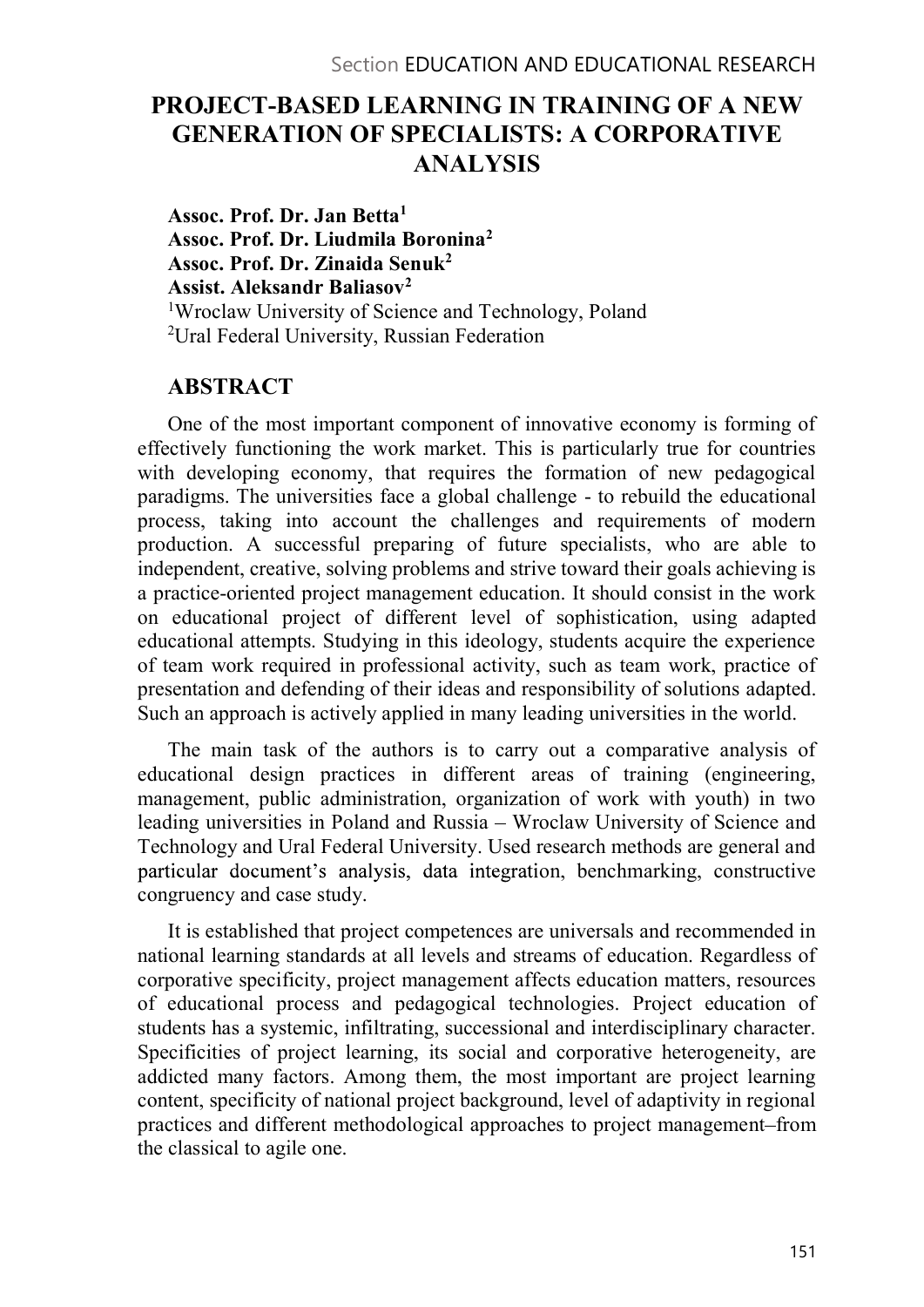Keywords: practice-oriented approach, training of specialists, projectbased learning

### INTRODUCTION

The rapid dynamics of technological and economic changes necessitate a new type of human resources with the knowledge and skills, advance competences for future use. According to the forecasts of the California Institute of the Future (IFTF) researchers, the future specialist must have 10 key work skills for the future, corresponding to macro-trends in the global and national labour markets: sense-making, social intelligence, novel and adaptive thinking, crosscultural competency, computational thinking, new media literacy, transdisciplinarity, design mindset, cognitive load management, virtual collaboration [1]. Are there prerequisites in the modern educational space for the formation of perspective competencies?

## BACKGROUND

The introduction of the ideology of the competence approach in the content and technology of modern education has caused a pedagogical paradigms shift. Traditional (classical) paradigm, focused on the acquiring and reproduction of knowledge, gave way to an activity, practical-oriented approach of education. The purpose of the introduction of practice-oriented approach is the formation of professionals with a set of competencies that enable them to use most effectively in the future professional activity. The basic postulate of the practice-oriented paradigm is the principle of the primacy of the educational product, which has an advanced, project character. The effectiveness of educational activities is measured through a set of competencies used by students when an educational project is creating. The properties of "projectivity" in the new educational paradigm are appeared not only in educational products. The content of education, means of educational process [2], [3], [4], including project-based learning are subject to design.

The synthetic nature of project thinking, which is based on the iterative change of convergent and divergent approaches, becomes attractive and significant for the introduction of its project content into the educational environment of the 21st century. A comparative analysis of project management and project training shows that project learning is derived from project activities and project management and preserves all their hereditary characteristics (table 1).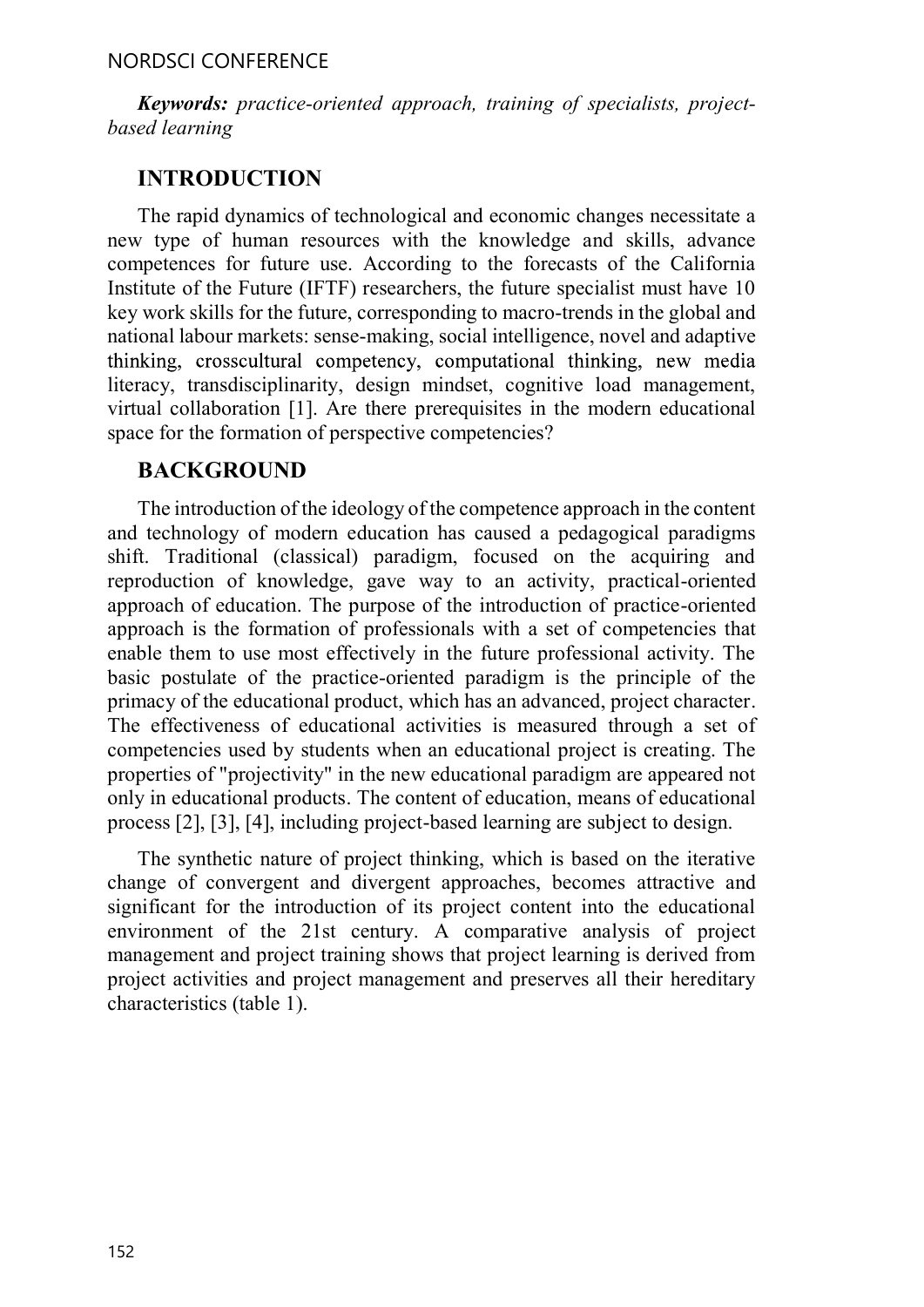| Criteria          | Project management        | Project learning                 |
|-------------------|---------------------------|----------------------------------|
| Mindset           | convergent and            | linear (algorithmization) and    |
|                   | divergent                 | non-standard / creative          |
| Activities        | research, planning,       | depend on the type of            |
|                   | modelling,                | educational project and the      |
|                   | programming, design       | subject area of designing        |
| Interdisciplinary | strategic management,     | depend on the type of            |
| links             | functional management     | educational project and the      |
|                   | (personnel, financial,    | subject area of designing        |
|                   | time management, risk     |                                  |
|                   | management),              |                                  |
|                   | marketing, logistics,     |                                  |
|                   | sociology, social         |                                  |
|                   | psychology,               |                                  |
|                   | culturology, law, etc.    |                                  |
| Competences       | ability to systemic,      | hard skills, soft skills (sense- |
|                   | cognitive,                | making, novel and adaptive       |
|                   | organizational,           | thinking, cross cultural         |
|                   | creative, adaptive,       | competency,                      |
|                   | transdisciplinary,        | computational thinking, new      |
|                   | contextual thinking;      | media literacy,                  |
|                   | teamwork skills; cross-   | transdisciplinarity, design      |
|                   | cultural and media        | mindset, cognitive load          |
|                   | competence; the ability   | management, virtual              |
|                   | to virtual collaboration. | collaboration).                  |

Table 1. Comparative analysis of project management and project learning

The goal of project learning is the mastering of the design algorithm for solving a specific professional task. This means that the methodological basis of project training is the methodology of designing, in its classical and modern versions. The composition of the formed competencies is determined by the skills that are associated with the professional subject areas (hard skills), and "soft" project competencies (softs kills) - the ability to work in a team, communication skills (social intelligence), including in a cross-cultural and virtual environment (crosscultural competency, virtual collaboration) [1], the ability to innovate and adaptive thinking (novel and adaptive thinking), the ability to work with a large amount of information (computational thinking, cognitive load), the ability to understand the meaning and consequences of their own decisions (sense-making).

How is the practice of project teaching in modern universities in the dialectic of "possible, proper and real"?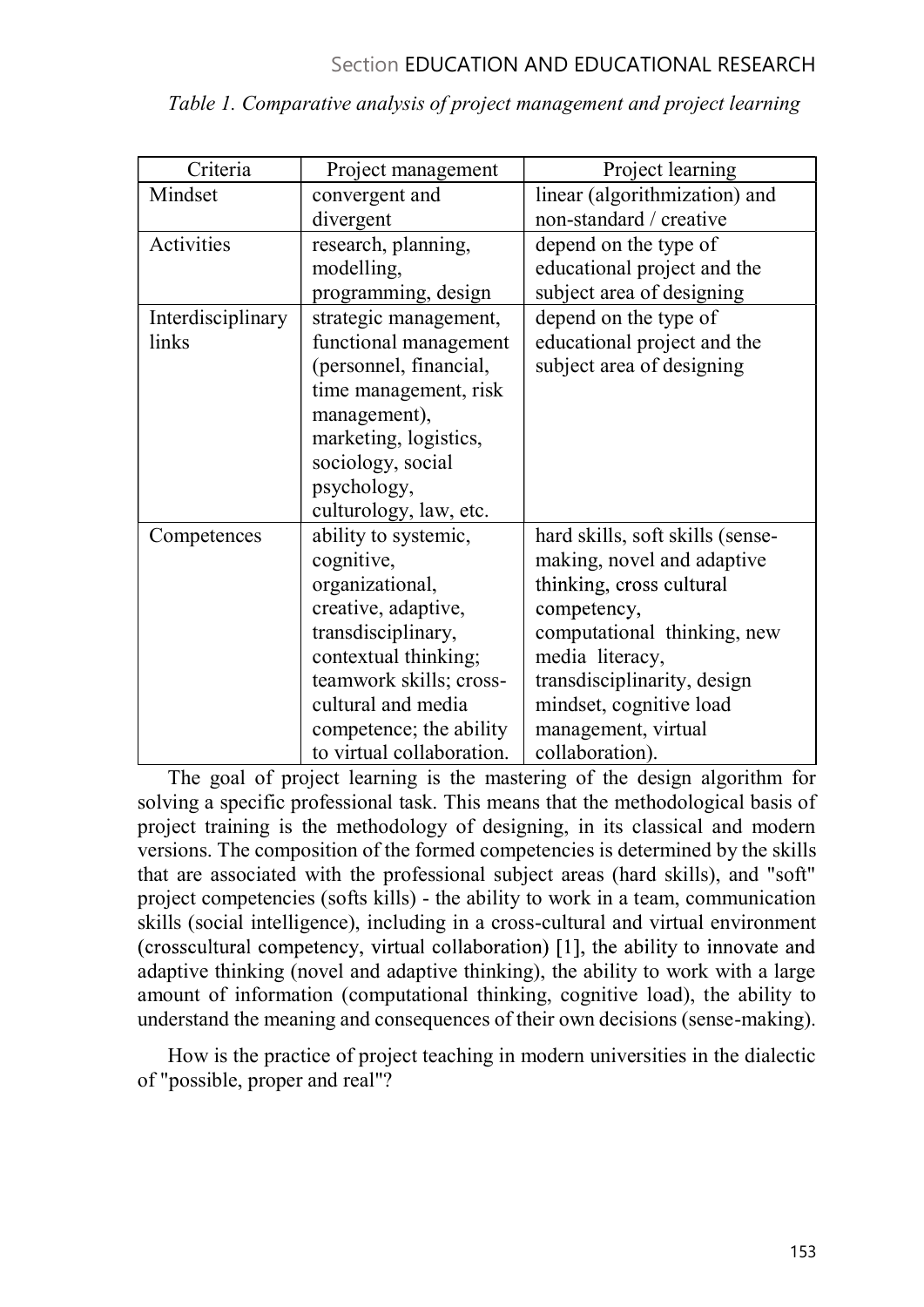# 1. PROJECT LEARNING AS A MECHANISM OF TRAINING SPECIALISTS IN URAL FEDERAL UNIVERSITY

Ural Federal University (UrFU) - one of the largest universities in Russia, there are more than 40,000 students. The university consists of 12 structural subdivisions, called Institutes, which carry out training in the most diverse areas: technical, natural-science, humanitarian, socio-economic, management.

#### 1.1 Elite engineer training

The University is the center of responsibility for the training of elite engineering cadres in the region. The formation of the engineering elite necessitates the generation and sustainable reproduction of interdisciplinary project teams, oriented to international engineering standards and possessing world-class competencies. The need to form such teams necessitates new educational technologies. The basis for the introduction of project management technologies was the international project "Initiative CDIO" ("conceive  $-$  design  $-$  implement  $-$  operate"[5]). In 2013, project learning was introduced into the educational process within the framework of one of the modules of educational programs. According to CDIO, the projectimplementation activity is a practical one in which students design, produce (build, create), test and apply real objects, processes and systems or their models.

An example of the introduction of project training in a technical master program may be the educational program "System Engineering". System engineers are most in demand today in the spheres of military-space technologies, energetics, information and cognitive technologies, biotechnologies, nanotechnologies. The key competence of the system engineer is the ability to integrate complex systems within the framework of a purposeful, multifaceted work process. Project learning is the main educational technology in the program. Project learning is carried out with the use of active methods (active learning), Socratic dialogues, workshops, case studies, laboratory experiments, brainstorming, etc. The exchange of views and ideas (peer learning), joint research and project activities is mandatory in the training. The designing uses the tools of gamification-game methods and elements of computer games, virtual simulators, expert systems and situation centers. Priority of active teaching methods and inclusion in the program of interdisciplinary projects ensures the formation of graduates, along with professional competences, a conscious ability to work in a team and the necessary leadership qualities.

#### 1.2 Training of public administration managers

The introduction of project learning in the training of future officials took place in the early 2000s. The author's teaching methods were originally developed on the basis of the international standard PMBOK. In 2014, in connection with the transition to tertiary education and the inclusion in the educational program of the undergraduate individual educational trajectories,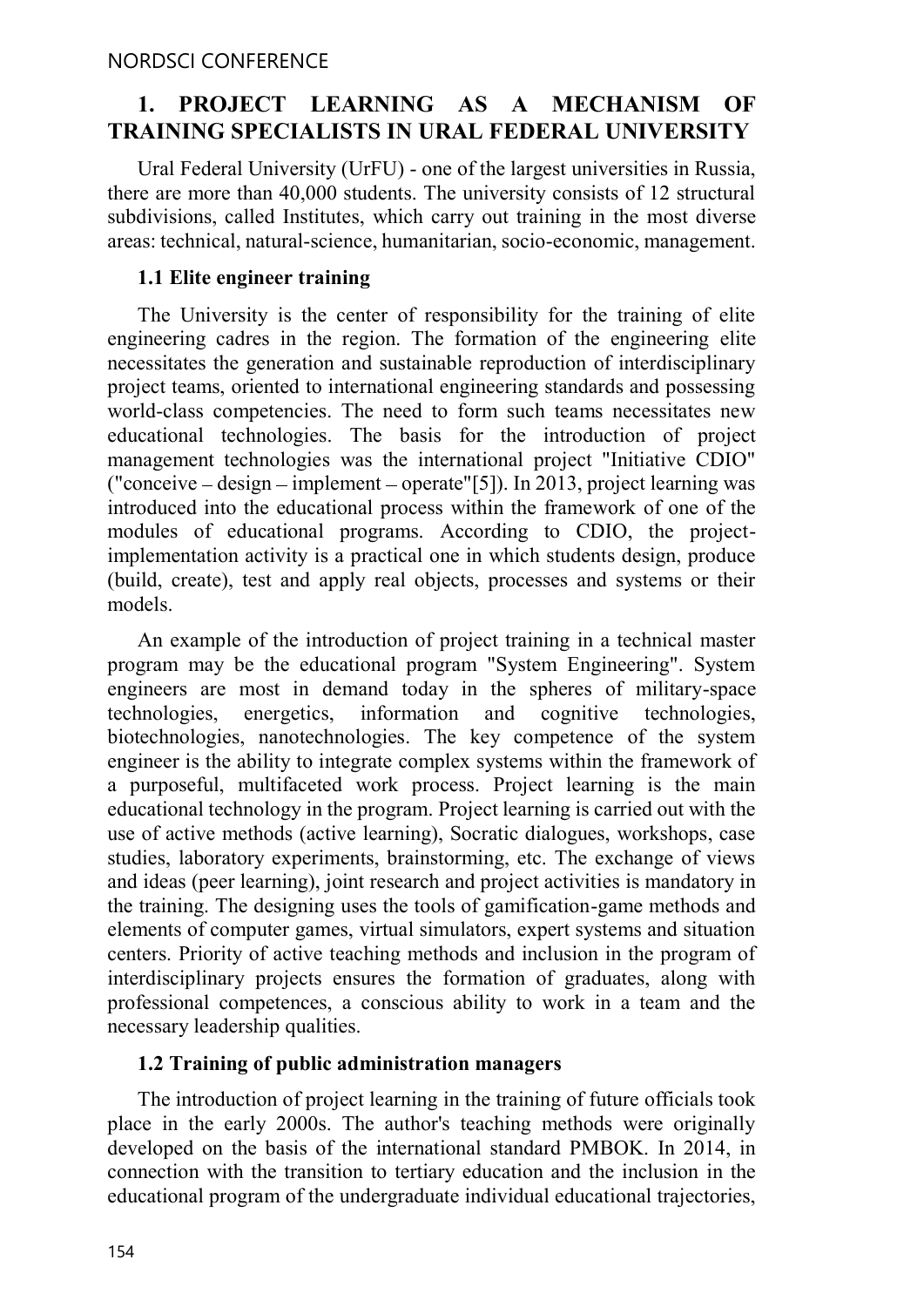one of which is "Project Technologies in the Sphere of State and Municipal Management", two models of project training, general and specialized, have been formed.

The general model. In the second year all students complete an introductory project course "Fundamentals of project activities", in the fourth year (after mastering a significant part of principal disciplines) - the module "Project" management in state and municipal management". Lecture material involves the mastery of technologies and tools of classical project management. Practice are held in the form of workshop. At the heart of the training for bachelors is the development of an educational project based on the fairy tale plot "Little Red Riding Hood". The work is conducted in small groups with the use of brainstorming technologies and expert evaluation. Experts are not only lecturers, but also students themselves. Iterative change of the two roles of the "developer" and "expert" allows students to identify and fix typical errors in the designing, to find the best solution for the task set by the lecturers at each stage of training. This is the first, trial and rather difficult design experience for bachelors of public administration. The rigid format of training suppresses traditional and mass attempts of students to write a new fairy tale or psychoanalytic thriller. The main task of the teaching staff is to form the project thinking of the beginning designers. Students moving positionally, sequentially mastering the algorithm of project activity, should develop a preventive social project "Ensuring the safety of Grandma and the Little Red Riding Hood". Special difficulties for students are caused by the establishment of cause-effect relationships in the structure of preproject analysis and the development of the target decomposition. Consecutive complication of the project activity in the bachelor's program is accompanied by the increasing complexity of the final design products. In the second year of the bachelor as a final work is proposed to develop group mini-projects (project work). As a result of the study of the module in the 4th year, students must develop and protect an individual course project, executed on the basis of a specific state or municipal authority.

Specialized model. The students of the project trajectory should master three additional project modules. The first module is aimed at reinforcing the skills of pre-project research - using methods of analysis of socio-economic, sociopolitical, socio-cultural processes. Within the second module project technologies of time, team, cost, risk management are concretized and enriched. The project training is completed with the module "Project Workshop", when the teaching staff attracts practitioners - leading specialists from ministries and departments of the regional government. Features of project learning in this module - application of flexible iterative-incremental methods of "Agile" along with the technologies of classical project management. The final report on the module are group projects in the field of public administration - organizational, sectoral, territorial ones, projects for the promotion of state and municipal services. A high level of the formed bachelor's project competence confirms external public evaluation of their project achievements. Project works of students have repeatedly won prizes at national and international competitions.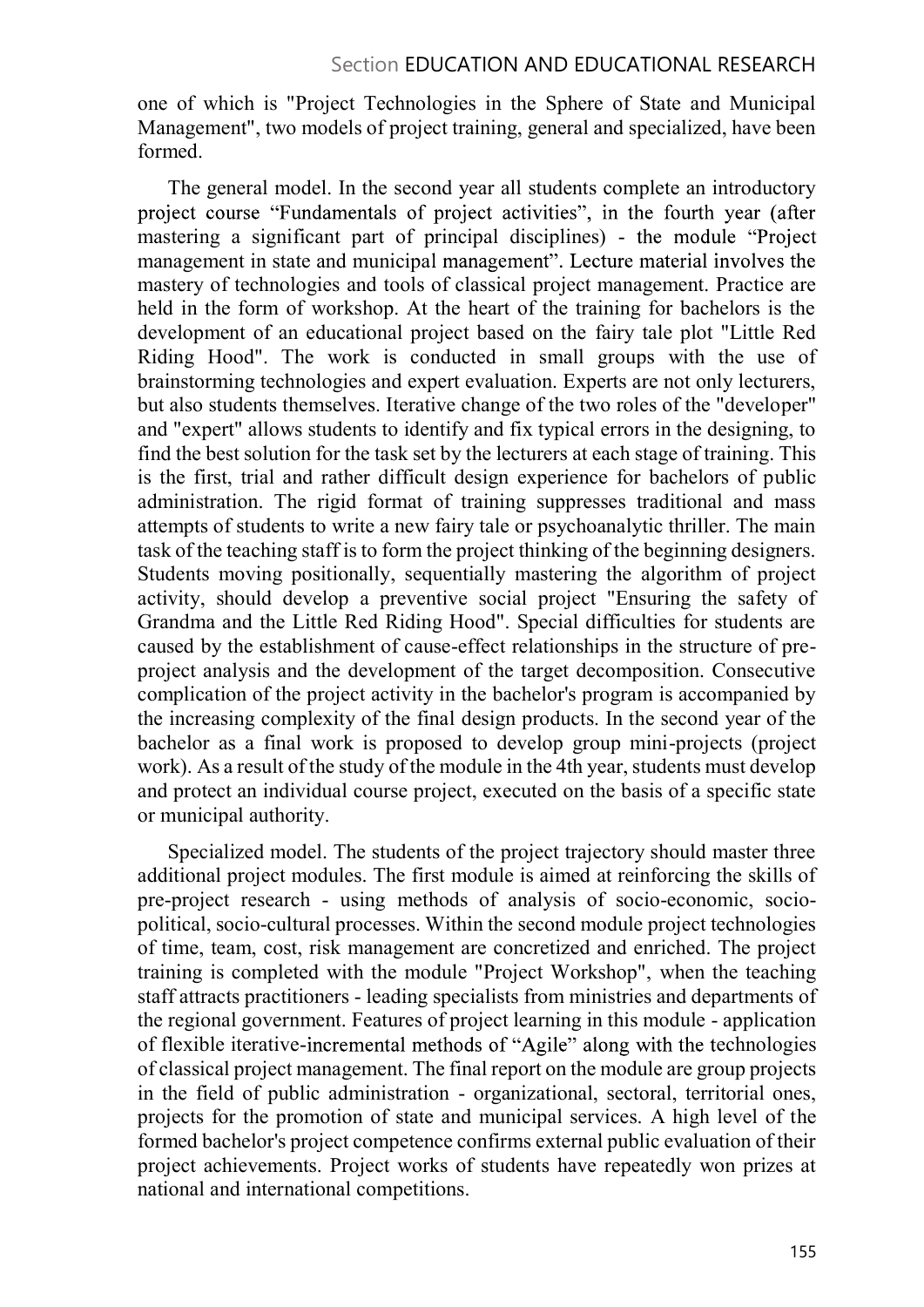One of the principles of project learning in public administration is continuity. There is an applied educational program "Technologies of state and municipal management" at the level of master's training. Project training is mandatory for all program trajectories. The enhancement of project competencies in the trajectory "Project technologies in development management of territorial socio-economic systems" allows developing projects of different levels and scaling in executive authorities, state and municipal organizations. The main difficulty of project learning for students is related to the socio-demographic and professional characteristics of the master's community. 70 % of students are active officials over 30 years of age whose professional activity is primarily related to the implementation of the program-targeted approach in management. In this regard, the main efforts of the project teaching team are aimed at overcoming stereotypical attitudes of master's students and patterned practices adopted in public administration. The task is achieved by applying benchmarking technologies, demonstrating the best regional and municipal project practices.

#### 1.3 Training of specialists of work with youth

The educational program "Organization of work with youth", opened in 2011, was based on project learning. The specifics of working with young people from 14 to 30 years make special demands on the professional project competencies of bachelors and masters in this area of training. In particular, in all areas of youth policy, organizational and event-projects, which are of a massive nature, prevail. The project competences of bachelors and masters is different: bachelors can take an active part in the development and implementation of projects, master's students must be able to independently design and implement their own projects and assess their social risks.

The methodology for teaching bachelors of design basics is largely similar to the methodology for learning students of public administration. The basis of the methodology is the international standard PMBOK. Bachelors listen to lectures on the technology of project activities, then work out educational projects on a given topic in practical classes during the project workshop. The training is completed by the development of an independent group or individual project on the module. This project is an integrative development that requires students to demonstrate all the acquired competences not only in managerial disciplines, but in all previously studied modules, in particular, in the field of legal regulation, content and economic grounds of youth policy.

The acquisition of project competencies by master's student alogically continues the skills and abilities formed in the bachelor's degree. Since students are already able to develop their own project, the training is built exclusively in the form of practical classes. Active forms of organization of practical classes provide increments design competencies. In assessing of effectiveness of youth projects, students are encouraged to use the original author's methodology for assessing the effectiveness of projects of non-profit public organizations, which was developed by order of the Ministry of Social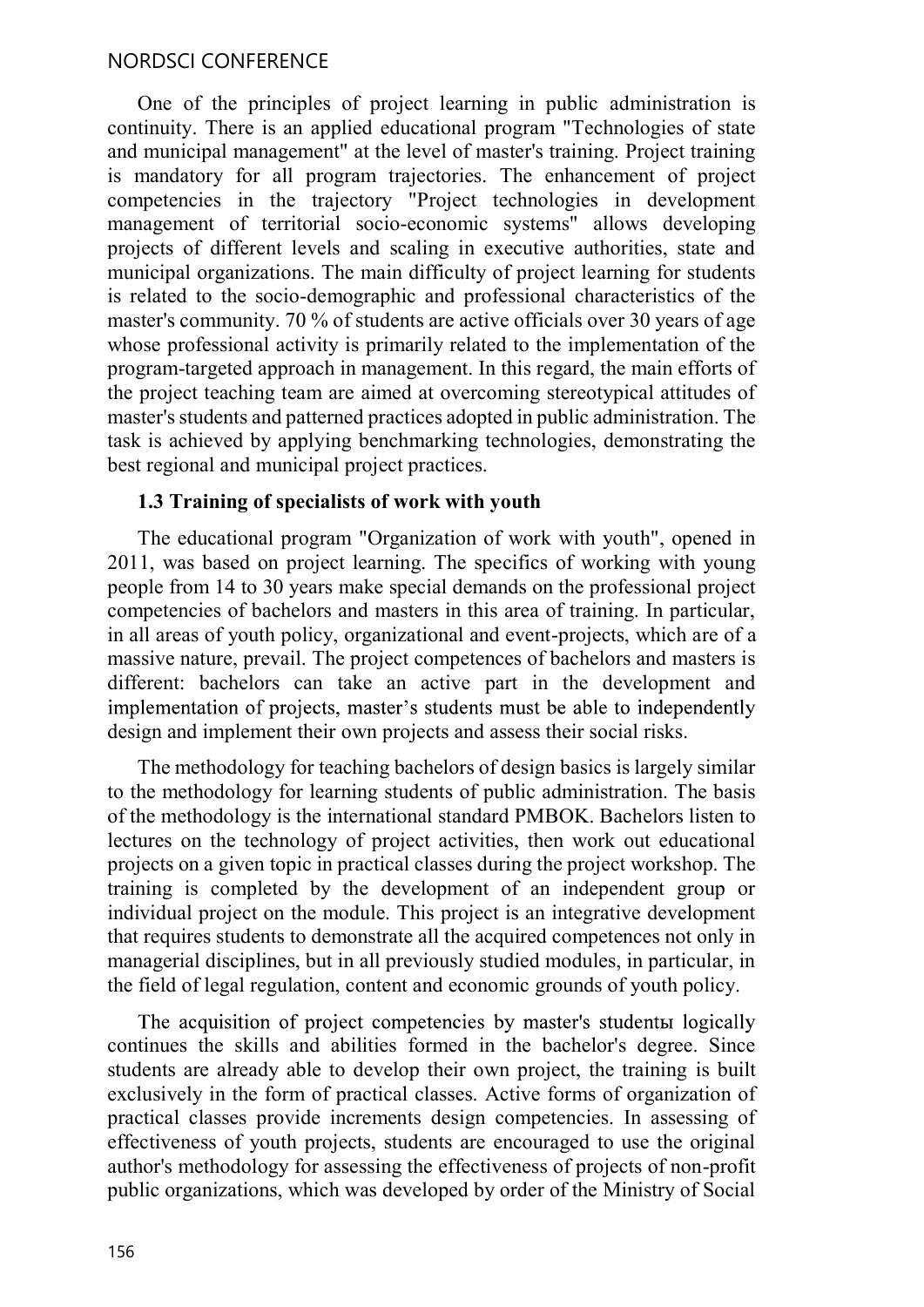Policy of the Sverdlovsk region. The main difficulty is working with students who don't have basic profile training. This problem is overcome by more intense individual work with such undergraduates. But, unfortunately, in this case there is a violation of the principles of consistency and continuity, which complicates the formation of actual competencies among graduates.

The experience of project training in the field of training "Organization of work with youth" shows that this approach is highly productive. In particular, this is evidenced by the constant victories of our students in the competitions of the federal agency for youth affairs (Rosmolodezh) and various youth forums.

Summarizing the practice of project training in UrFU, it should be noted that the project training of students is systematic, cross-cutting, consistent and interdisciplinary; is based on the regular performance by students of technical and management projects of increasing complexity.

# 2. TEACHING PROJECT MANAGEMENT AS A TOOL OF THE HUMAN RESOURCES EDUCATIONAL PROCESS IN WROCLAW UNIVERSITY OF SCIENCE AND TECHNOLOGY

Wroclaw University of Science and Technology is one of leading universities in Poland, doing research and educating future polish human resources at 16 faculties, mostly technical. The author of this section is a searcher and lecturer at Informatics and Management Faculty, involved from 25 years in project management (PM). He is teaching different matters of PM (bases, methods and tools of PM, advanced PM, agile PM, preparing for IPMA Student Certification, changes management) for future managers, at bachelor's, master's and doctoral degrees. The teaching at it very early stage, in time of starting polish economic transformation, was realised without any standards nor national neither professional. This situation changed in 2002, with national standards emergence [6]. These standards are flexible enough, leaving for the teacher a choice of methodology (PMBOK, IPMA, PRINCE2, SCRUM or others), as well as concrete forms and instruments.

Evolution of the teaching of project management (PM), focused on innovative forms, is divided into two parallel processes – main and auxiliary. Main process of PM education. From 1998 to 2008, for subjects basic PM, advanced PM and change management, the only didactical forms were lectures, classes, workshops, laboratory (MS Project). Used methodology – mix (PMBOK, IPMA, own). From time to time, also lectures given by invited practitioners – first PMBOK or IPMA certified project managers - from Poland and Germany. Several times lectures were given in enterprises (Bosch, Fagor, Wroclaw Park of Technology). In 2015 the Faculty of Informatics and Management cooperated with IPMA Poland that leaded to an agreement between two subjects, consisting in creation of the new product – IPMA Student Certification, being a student "light" version of IPMA Certification level D. The matter has been launched "Preparation for IPMA Student Certification", composed with lectures and workshops. As the examples of using non-standard works done by students, let us give "Building the tower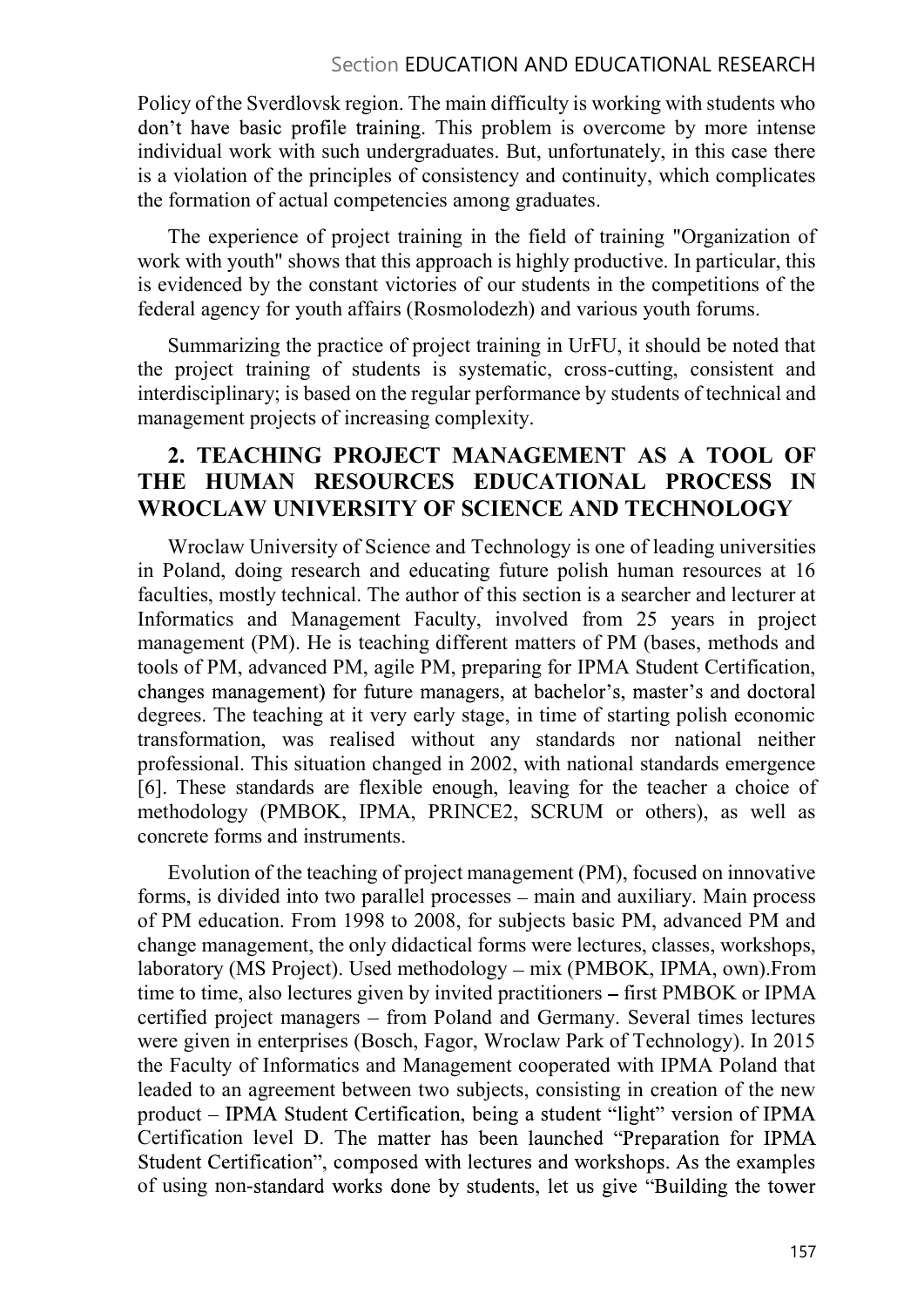with matches boxes", which illustrates the project realisation in case of a noncomplete information  $-$  the students have their eyes bint. The second one  $$ identifying students soft attributes (predispositions) to be a project manager. Twenty fife attributes according to AFITEP (French Association of PM) are checked. Both events have the competition characters; winners, prices and so on included. The most innovative experiment is going just now. The workshop of agile PM is organized really according to Scrum Methodology [7]. The students work as self-organizing and multifunctional Development Team, working cyclically on a real Canadian project, using events and artefacts of Scrum. The teacher is in the role of Scrum Master; he cannot give orders. This experiment allows to build a real partnership between all stakeholders, is highly motivating, stimulates students creativity and leads to the satisfying PM results.

Auxiliary process of PM education. From the beginning of PM education at the Faculty, other events and activities were conducted, in order to improve and reinforce the educational effect. In 2005 the PM Group was creating; the students organise themselves interesting events. The most important are annual national PM Days, the conference with the participation of about 300 students and PM practitioners from the whole Poland. It creates platform for discussing the real PM problems, find solutions and cooperate. From 2006 students take often part in Regional Group of IPMA Poland meetings. The results are similar as above. Simultaneously with academic work, several PM academic teachers of the Faculty are active trainers and consultants in PM area. Promoting project thinking, implementing PM in enterprises, and managing real, complex projects, appears helpful to improve the educational process. The enterprises experience of academic teachers affects several educational dimensions, particularly during the workshops. Working on real cases, with continuous feedback, the students are more motivated, understand better the real PM problems what allows them to take be better management decisions, get experience, can appreciate the team work quality and get the responsibility. In 2017 Alex Clarman, director of Goldratt Institute in Tel Aviv, conducted 2-day workshop on the Critical Chain PM. The students' opinions were like above.

Another source of students new practical skills are documentation and personal participation of PM teachers in "IPMA Project Excellence Award" annual competition for the best managed project in the World. Sharing experience contributes to the teaching quality increasing. Some colleagues are involved as volunteersin PM of non-profit organisation. This experience is important, like this with Scrum described before, for understanding by teachers as well as students, the added value of partnership in the project team and the human added value of PM.

All teachers from PM team are open to innovative educational methods. Among students and teachers there exist a need of mutual trust and partnership, facilitating educational process. The students' opinion is "non-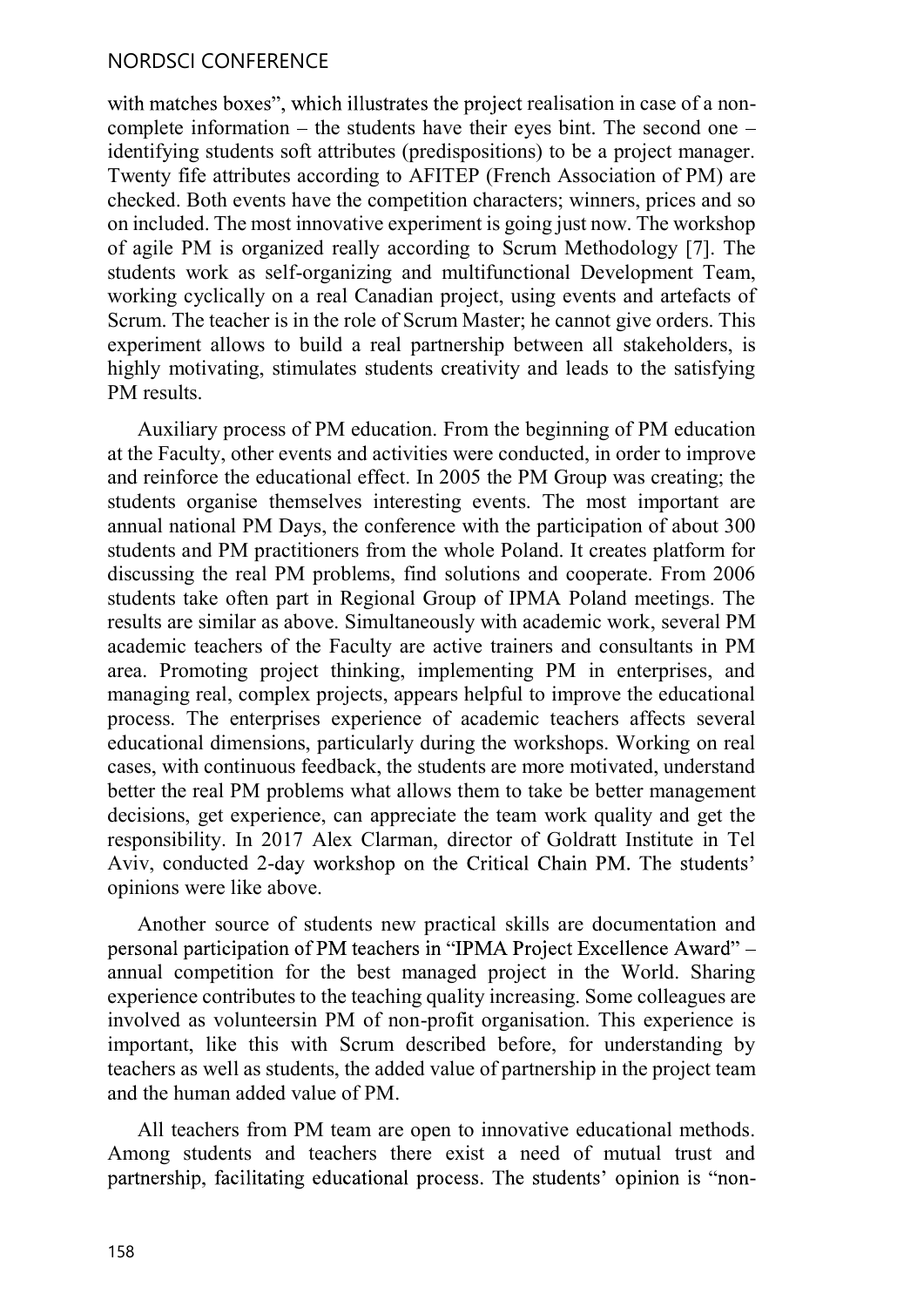traditional forms of teaching, based on empiricism, are more interesting and efficient".

## **CONCLUSION**

It is revealed that project learning is derived from project activities and project management and preserves all their hereditary characteristics. The methodological basis of project learning is the design methodology. Corporate analysis showed that the logic of project learning development, its orientation is common, regardless of the different temporal dynamics (completeness and speed of phase passage). The development trend is linear, from classical project management to modern technologies of Agile, Scrum. The basis of project learning is international standards (PMBOK, IPMA, PRINCE2, etc.), allowing to use different methods (fig. 1).



Figure 1. Dynamics of development of project learning

The practice of project learning at universities in different areas of training is universal and advanced. In the conditions of transition to an innovative economy, project learning is the basic prerequisite for the formation of prospective competencies for a new generation of specialists.

# ACKNOWLEDGEMENTS

The research was supported by the Russian Foundation for Basic Research (RFBR), the project  $N<sub>2</sub>18-011-00907$  "Youth of Russian Industrial Regions: the Image of Social Future as a Factor in the Development of Innovation Potential" and Act 211 of the Government of the Russian Federation, contract  $N_2$ 02.A03.21.0006.

# REFERENCES

[1] Davies A., Fidler D., Gorbis M. Future Work Skills 2020. USA, 2011, 14 p.